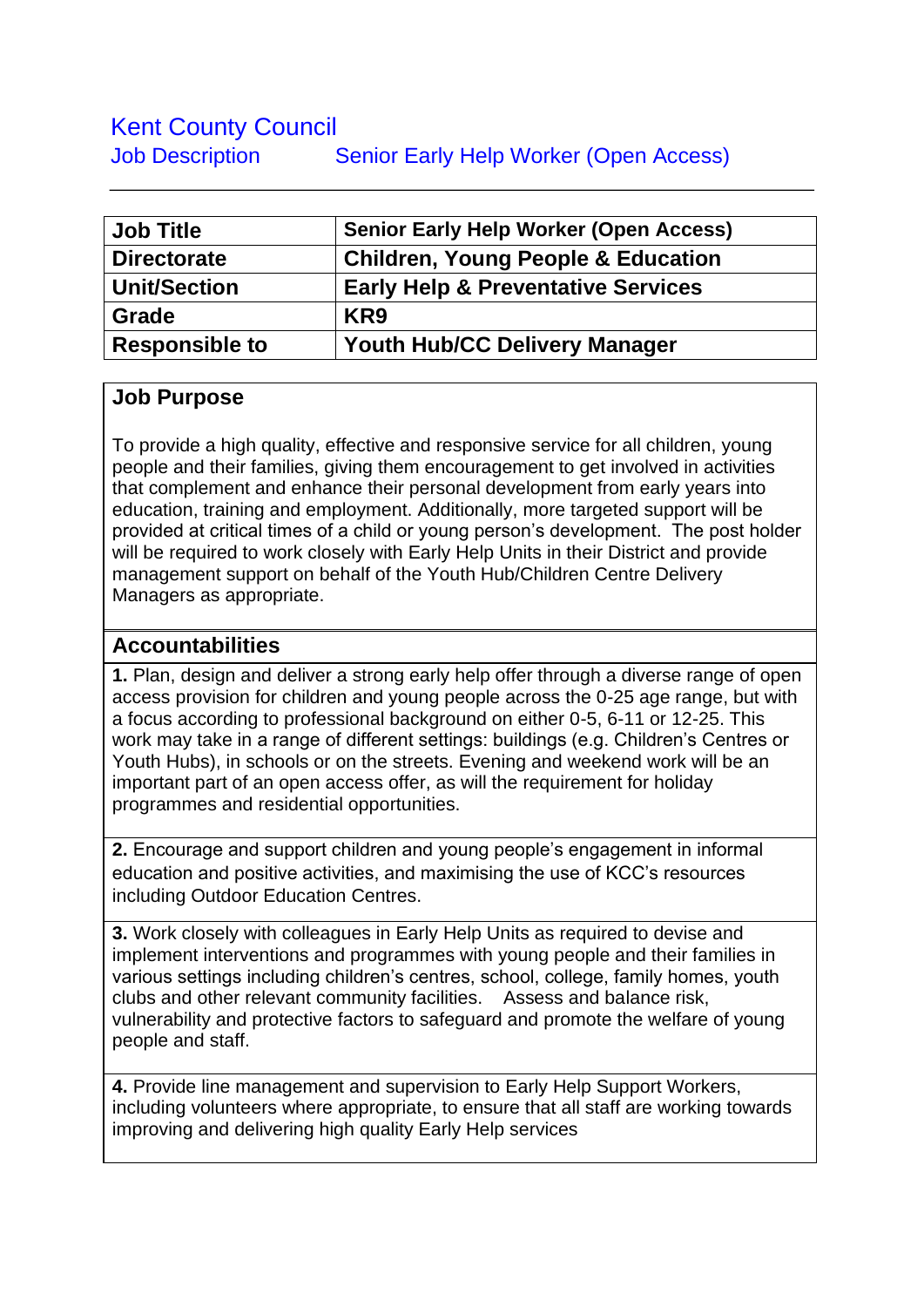**5.** Establish rapport and build a respectful, honest, challenging and supportive relationship with children and young people including those who may previously have had little contact with services and may be hard to reach. Communicate effectively to ensure that their views are heard, recorded accurately and, wherever possible, acted upon using a range of tools. Promote the active involvement and participation of children and young people in the design, development and evaluation of their own plans as well as for new services.

**6.** Identify targets for improvement in line with the business priorities set out in EHPS Strategies and Business Plans, designed to achieve excellent outcomes. Tie all work to observable or measurable indicators of success and take action to ensure progress of those indicators.

**7.** Work with commissioned youth work providers, where applicable, to ensure a seamless provision of services across the district.

**8.** Share information about young people with other agencies in order to manage risks to others, to safeguard them and promote their welfare in line with the requirements of all relevant legislation.

**9.** The post holder will be expected to work flexibly within a specific geographical area and across the 0-25 age range, including evening, weekends and during school holiday periods; this will be co-ordinated by Early Help and Preventative Services Management as required.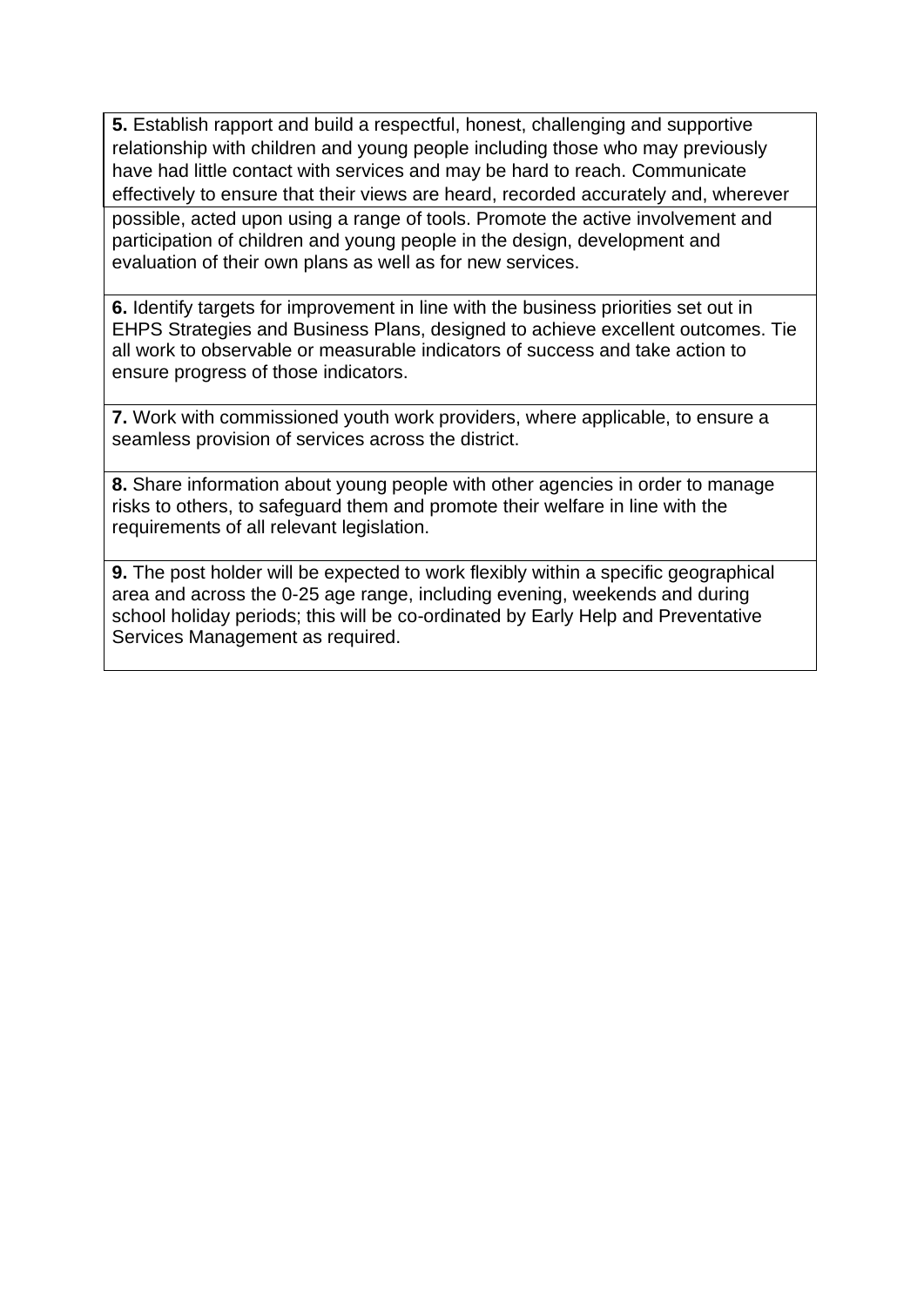Footnote: This job description is provided to assist the job holder to know what his/her main duties are. It may be amended from time to time without change to the level of responsibility appropriate to the grade of post

Kent County Council

Person Specification Senior Early Help Worker (Open Access)

The following outlines the criteria for this post. Applicants who have a disability and who meet the criteria will be shortlisted.

Applicants should describe in their application how they meet these criteria.

| <b>CRITERIA</b>                       |                                                                                                                                                                                                                                                    |
|---------------------------------------|----------------------------------------------------------------------------------------------------------------------------------------------------------------------------------------------------------------------------------------------------|
| <b>Qualifications</b>                 | Relevant degree or related Level 5 or above professional<br>qualification e.g. Degree in Social Work, Foundation Degree in<br>Youth Work, Diploma Level 5 in Youth Work, Post Graduate<br>Certificate of Education etc and/or extensive experience |
| <b>Experience</b>                     | Extensive experience of working within a Social Care, Health or<br>Education/Youth Work/Youth Justice                                                                                                                                              |
|                                       | Experience of professional supervision and line management                                                                                                                                                                                         |
|                                       | Experience of working effectively in partnership within a multi-<br>agency context.                                                                                                                                                                |
|                                       | Experience of budget and resource management.                                                                                                                                                                                                      |
|                                       | Experienced and skilled in using Quality Assurance systems                                                                                                                                                                                         |
| <b>Skills and</b><br><b>Abilities</b> | Ability to lead, manage and motivate a team, including volunteers<br>and wider partners                                                                                                                                                            |
|                                       | Ability to create a rapport and build relationships with children,<br>young people and families                                                                                                                                                    |
|                                       | Consultative, interpersonal, communication and negotiation skills<br>including the ability to deal with complex issues in a sensitive and<br>appropriate manner                                                                                    |
|                                       | Ability to develop creative approaches to resolve complex<br>problems and to initiate effective evidence based<br>interventions                                                                                                                    |
|                                       | Able to work on own initiative                                                                                                                                                                                                                     |